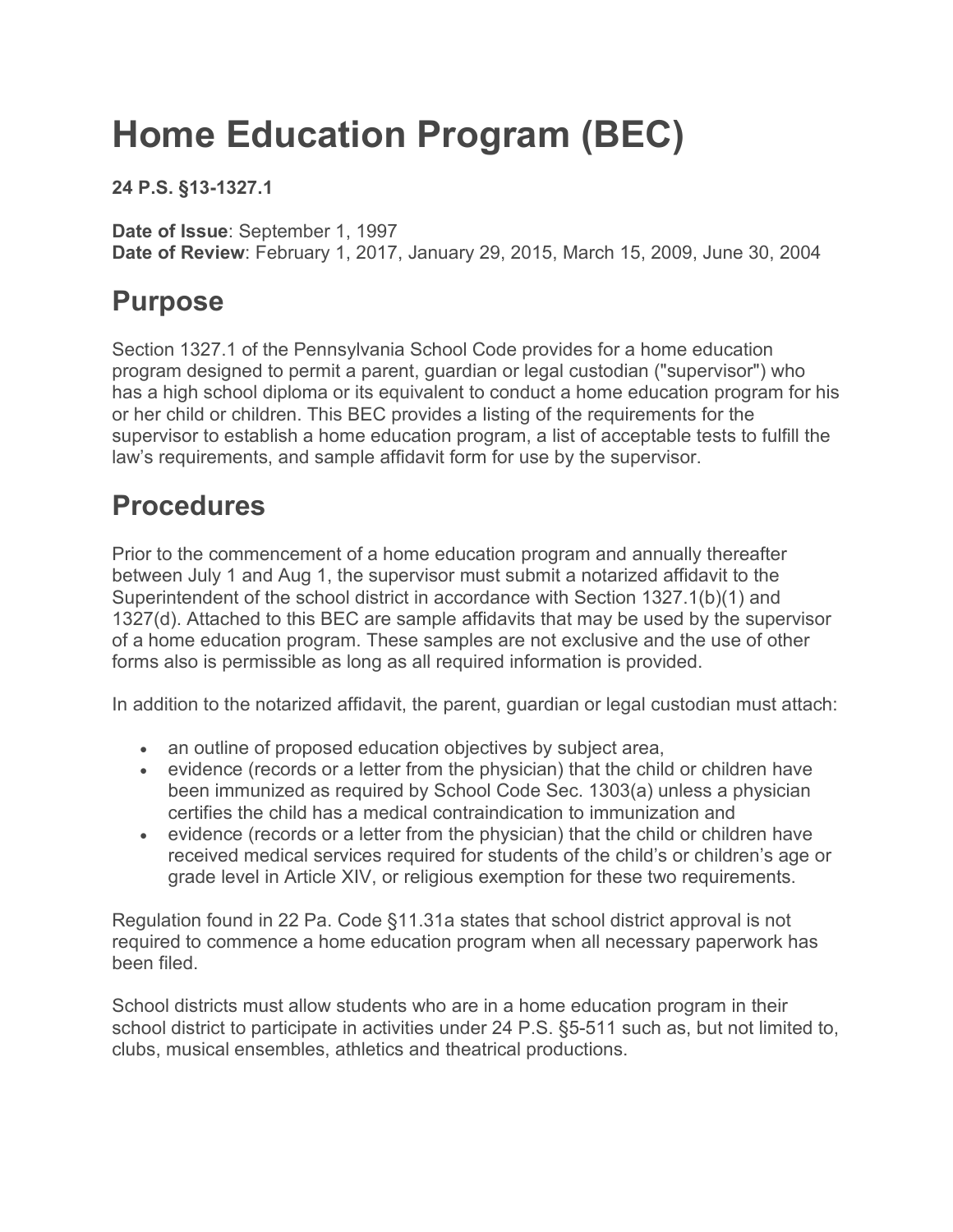We strongly encourage school districts to provide supervisors with current planned courses, texts and other curriculum materials immediately following a supervisor's request for these materials.

It is the Department's view that friendly compliance with the home education law is in the best interest of children and their education. For example, school districts can extend to supervisors of home education programs the opportunity to have home educated children participate in the district's health program, since these students must receive the same health tests as public school students. School districts may allow home educated students to participate in curricular courses and count that instructional time towards subsidy. We encourage school districts to establish policy and procedures for home education, including procedures addressing enrollment of students from home education programs.

# **Tests**

The Pennsylvania School Code, 24 P.S. §13-1327.1(e)(1) states that the portfolio for home education students in grades 3, 5 and 8 must include the results of the statewide tests for reading/language arts and mathematics or nationally normed standardized achievements tests. If the supervisor of the home education program requests that the student(s) take the statewide tests administered in these grades, the school district must allow the student to take the test at the school building the home education student normally would attend or other accommodations agreed to by the school district and the parent. The Department has approved the following nationally normed standardized tests for use by home education programs if they choose not to take the statewide tests:

- 1. California Achievement Test
- 2. Comprehensive Testing Program (CTPIV)
- 3. Iowa Test of Basic Skills
- 4. Measures of Academic Progress (MAP)
- 5. Metropolitan Achievement Test
- 6. Peabody Achievement Individual Test Revised Version
- 7. Stanford Achievement Test
- 8. Terra Nova
- 9. Woodcock-Johnson Revised Tests of Achievement III
- 10.Woodcock-Johnson IV
- 11.Wechsler Individual Achievement Test III (WIAT-III)

# **Policy**

School districts are encouraged to establish written policies on home education, including procedures for submitting the affidavits, PSSA test taking, enrollment procedures for home education students, and participation in curricular and extracurricular activities.